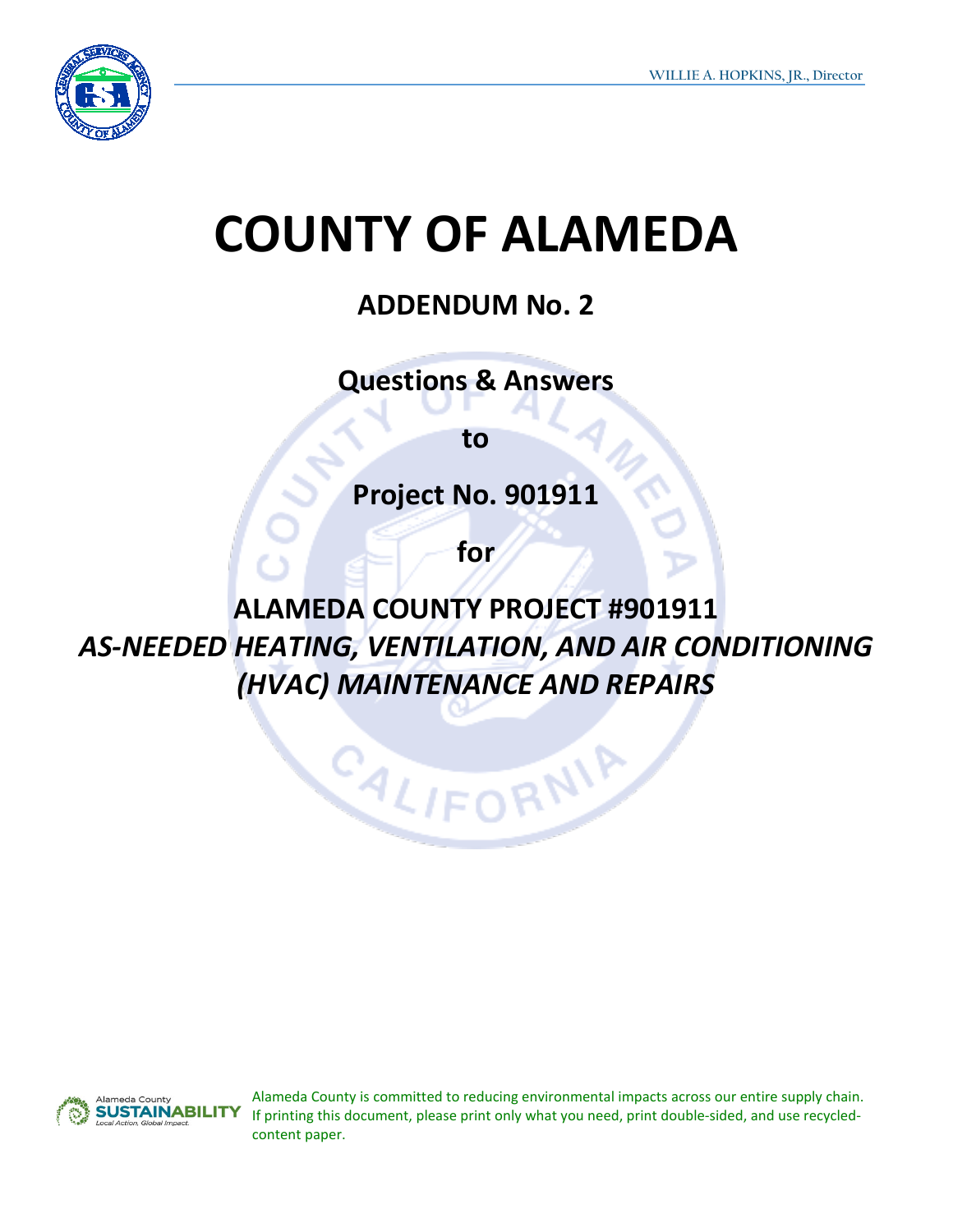## **County of Alameda, General Services Agency Project No. 901911 Addendum No. 2 Questions & Answers**

## **Responses to Questions to Written Questions**

- Q1) Do you anticipate on extending the bid due date?
- **A1) No, the County does not anticipate extending the bid due date.**
- Q2) What additional details are you willing to provide, if any, beyond what is stated in bid documents concerning how you will identify the winning bid?
- **A2) There are no additional details to provide.**
- Q3) Was this bid posted to the nationwide free bid notification website a[t www.mygovwatch.com/free?](http://www.mygovwatch.com/free)
- **A3) The Project was posted on the County's website on December 22, 2020 and an EGOV bulletin was sent to 3179 subscribers of GSA Construction - Current Contracting Opportunities. The ad for this project was requested and this contracting opportunity will be advertised in the The Inter-City Express on December 24, 2020, the Oakland Post on December 30, 2020, and the Berkeley Voice on January 1, 2021. An email was also sent to the Planrooms e-mail group.**
- Q4) Other than your website, where was this bid posted?
- **A4) The Project was posted on the County's website on December 22, 2020 and an EGOV bulletin was sent to 3179 subscribers of GSA Construction - Current Contracting Opportunities. The ad for this project was requested and this contracting opportunity will be advertised in the The Inter-City Express on December 24, 2020, the Oakland Post on December 30, 2020, and the Berkeley Voice on January 1, 2021. An email was also sent to the Planrooms e-mail group.**
- Q5) Would we need to pull an additional Bid Bond to complete this PM or can we use the one we already have with the County of Alameda per Plumbing Services?
- **A5) A bid bond will need to be issued specific to this solicitation.**
- Q6) Regarding the bond for the contract. Our bonding company is asking if you'll accept annual bonds instead of a 3 year bond?
- **A6) Payment and Performance bonds must be for the full amount and full term of the awarded contract value. This value will be determined based on the number of awarded contracts.**
- Q7) How will the contract be modified to take in account union raises over the course of the contract?
- **A7) The pricing will be fixed during the contract term, but the awarded Contractor(s) will have the opportunity to provide pricing during an extension period, which falls after year three of the contract.**
- Q8) What are the Quantities of BAS systems/building for: Delta, CSI I/Net, Automation Direct, Unity?
- **A8) The estimated quantities are as follows: Delta: 19, CSI I/Net: 17, Automation Direct: 3, Unity: 1, Tracer Summit: 2, Trane specialty system: 1, Mitsubishi specialty system: 1, Honeywell: 1.**
- Q9) Does LBE include in county or in city only? We are located in union city alameda county.
- **A9) A Local Business Enterprise (LBE) means a business that is a firm or dealer with fixed offices located in, and having a street address within the County and holds a valid business license issued by the County or a**